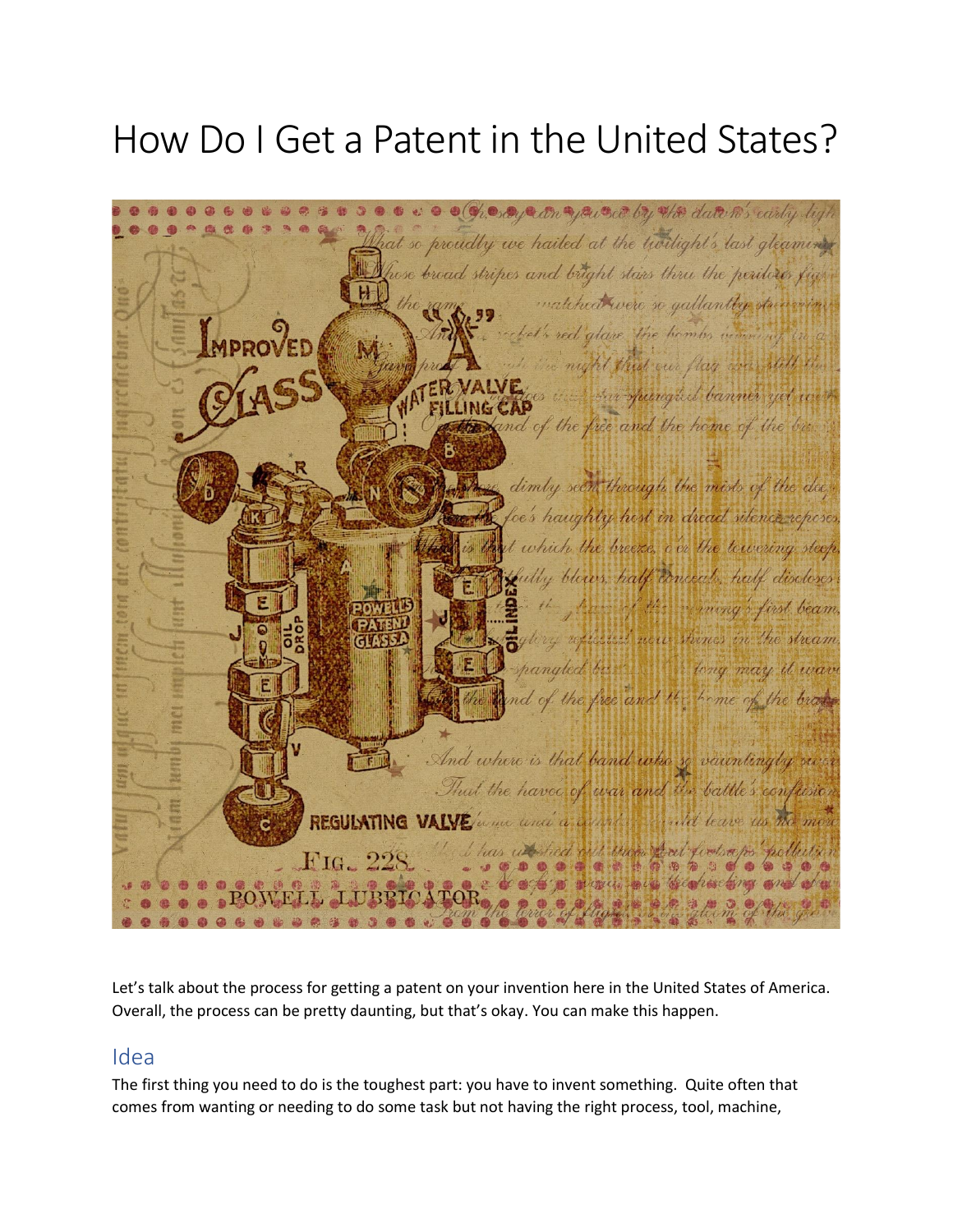material, or component to do the job efficiently or maybe to even do the job at all! Like the old saying goes, "Necessity is the mother of invention." Once you've had that eureka moment and have come up with a novel idea, then you can start down the road towards patenting it.

# Perfecting Idea

After you've come up with the idea, you then need to perfect the idea. You can do this in one of two ways:

- 1. You can actually reduce the invention to practice (i.e. make and use the invention).
- 2. You can constructively reduce the invention to practice (i.e. know how to make and use the invention well enough that you can teach somebody skilled in that field how, "without undue experimentation," to make and use the invention).

## Patent Search

While, you're perfecting the idea, it is good practice to perform a patent search to see if somebody else has already invented something that is essentially the same as your idea.

- The process of getting a patent can be quite time consuming. According to the United States Patent and Trademark Office (USPTO) the process takes about three years from initial submission to patent issuance, but it can and does often take longer than that time.
- The process of getting a patent can be quite expensive. Except in very rare cases, it generally costs several thousand dollars to obtain a patent, so it would be a good thing to know what other "prior art" is out there.
- It may be the case that somebody else has already come up with something so similar to your possible invention that it isn't worth the time nor the effort to obtain a patent. Even if they didn't patent their idea, if the idea was in the public domain, it can count as prior art against your idea.

# Patent Application

After performing a search, if you still believe your idea is truly an invention, you can begin the process of applying for a patent. The way to do this is to put together a patent application and submit it to the United States Patent and Trademark Office (USPTO). When you receive a patent, the U.S. government, through the patent office, grants you a limited monopoly to exclude others from making or using your invention. This limited monopoly typically lasts a period of 20 years from when you submitted a nonprovisional patent application to the USPTO. That limited monopoly is where you get value from the patent.

The government gets value from the patent as well. In order to receive a patent, you have to tell the world how to make and use the invention "in such full, clear, concise, and exact terms as to enable any person skilled in the art … to make and use the same … without undue experimentation." When you have done this in your application, you are said to have "enabled" your invention. Because you've told the world how to make and use your invention, anybody and everybody else can try to come up with ways to improve upon your invention and actually invent something even better than yours.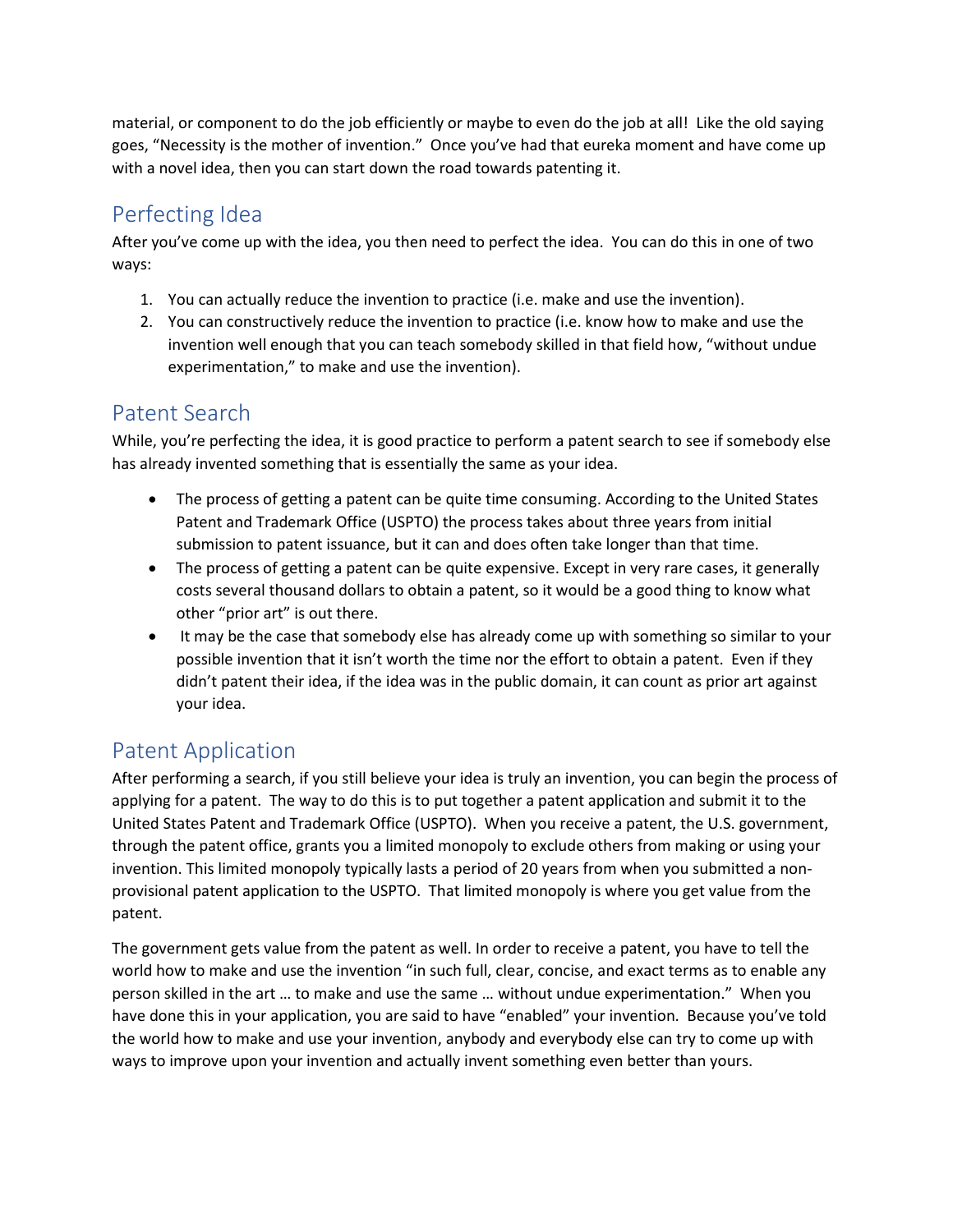To enable your invention, your application will include a specification or description of the invention and will also include at least one claim regarding what you believe your invention is and does. The application will also almost always include drawings to help clarify the description of the invention. (The old "a picture is worth a thousand words" mantra getting put to good use.) It is very important to get your invention enabled via the specification and the drawings. If you don't, then you don't really have a patent application.

## Patent Application Review

After you have submitted your patent application, the USPTO will assign a patent examiner to review the application and the "prosecution" of your application begins. Once you have submitted your patent application, you can claim that your idea is "Patent Pending" while the prosecution is ongoing. By ongoing, I mean that you haven't abandoned the application nor has the patent issued.

The examiner will review the application to ensure that it does enable your invention and will also review your invention to determine if it is novel, useful, and non-obvious compared to the prior art that was available at the time you first submitted your application. Anything that was in existence prior to the date you submitted your application is considered prior art. Subsequently, the subject matter of your application is prior art for anything that comes into existence after you submitted your application.

#### Office Actions

Once the patent examiner has reviewed your application and compared it to the prior art, you will receive what is known as an "office action." The first office action you receive will nearly always have a reason, or reasons, why the examiner doesn't believe your idea is worthy of having your claims allowed. Don't get depressed. Just because the examiner decides to reject, or object to, your claims doesn't mean that you can't get a patent issued. But it does mean you have some more work to do. You can overcome rejections in several ways, the details of which are beyond the scope of this blog. Primarily, by altering the claims and/or by making arguments convincing the examiner that although he/she initially believed that your claims similarly describe another invention or inventions, there are subtle (and not so subtle) differences between what you've invented and the prior art that existed at the time you submitted your application.

Oftentimes, it may take several tries to get a set of claims allowed. Sometimes you may decide that the changes you'd have to make to your claims would limit the scope of your invention so much that you don't see the value in continuing to pursue a patent, so you stop the prosecution of the application and the application is said to be abandoned.

### Patent Issued

But, far more often than not, you can reach a point where your claims are determined to be allowed and that you can have a patent issue. At that point, you pay an issuance fee within the appropriate time limit. A month or so later, you'll get a nice heavy soft-covered booklet stating that your invention has met all the requirements to be patented and the invention will be described via your own words inside.

Congratulations! You are officially an inventor when your patent is given an eight-digit patent number. Through the past 200+ years over 10,000,000 patents have been issued!